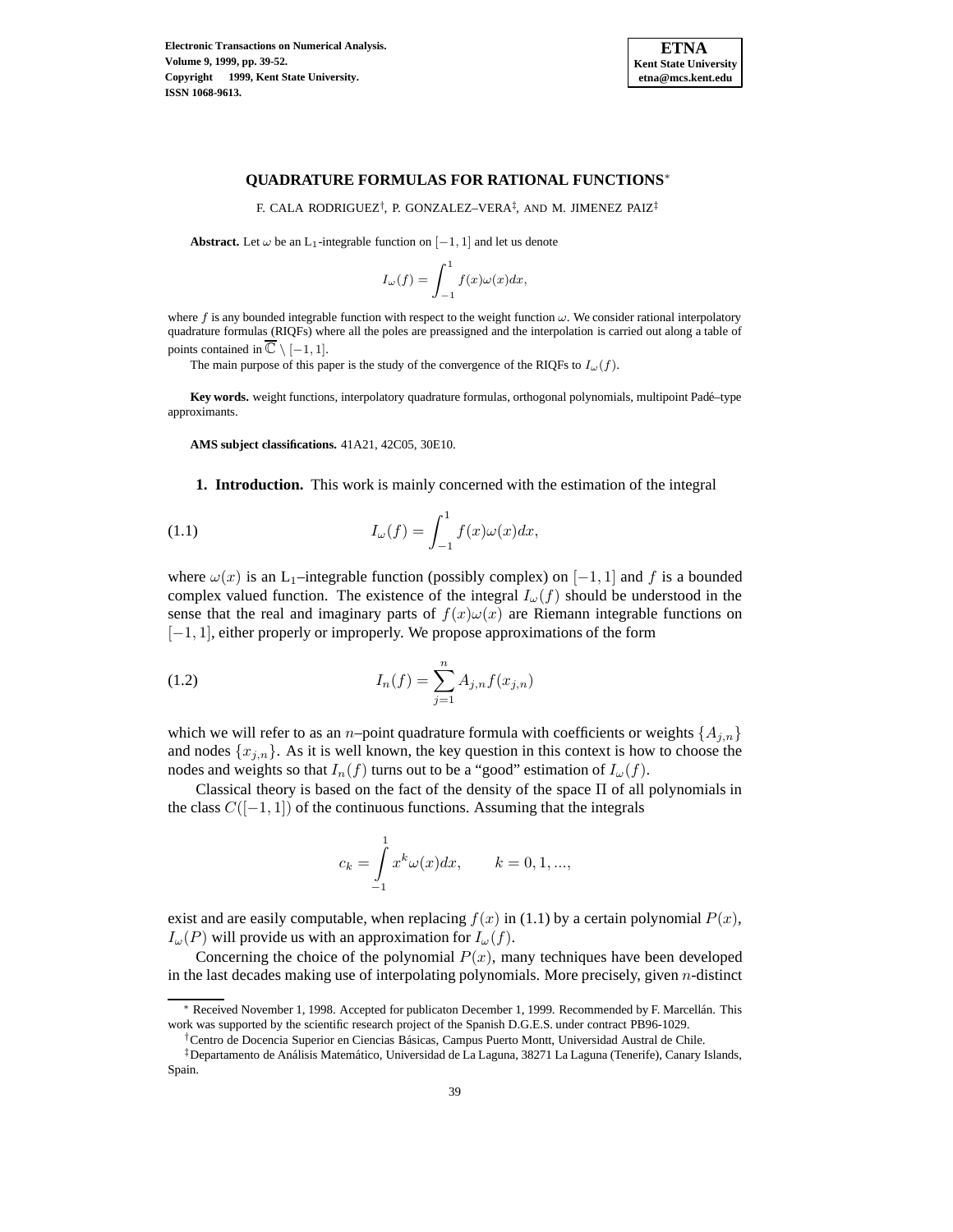nodes  $\{x_{j,n}\}$  on  $[-1, 1]$ , let  $P_{n-1}(f; x)$  denote the interpolating polynomial of degree at most  $n-1$  to the function f at these nodes, i.e.,

(1.3) 
$$
P_{n-1}(f;x) = \sum_{j=1}^{n} l_{j,n}(x) f(x_{j,n})
$$
 (Lagrange Formula)

where  $l_{j,n} \in \Pi_{n-1}$  (space of polynomials of degree at most  $n-1$ ), satisfies

$$
l_{j,n}(x_{k,n}) = \delta_{j,k} = \begin{cases} 1 & \text{if } j = k \\ 0 & \text{if } j \neq k. \end{cases}
$$

We see that  $I_{\omega}(P_{n-1}(f,.))$  provides us with a quadrature formula of the form (1.2) with  $A_{i,n} = I_{\omega}(l_{i,n}), j = 1, 2, ..., n$ .  $I_n(f)$  is called an *n*-point interpolatory quadrature formula and clearly integrates exactly any polynomial P in  $\Pi_{n-1}$ , i.e.,

(1.4) 
$$
I_{\omega}(P) = I_n(P), \qquad \forall P \in \Pi_{n-1}.
$$

An important aspect in this framework is the problem of the convergence. That is, how to choose the nodes  $\{x_{j,n}\}_{j=1}^n$ ,  $n = 1, 2, ...$  so that the resulting interpolatory quadrature formula sequence  $\{I_n(f)\}\$ converges to  $I_\omega(f)$ , with f belonging to a class of functions "as large as possible".

Many contributions have been given in the last two decades. For the sake of completeness we shall state a result by Sloan and Smith (see [12]), culminating a series of previous works of these authors (see e.g. [13] and [14]).

THEOREM 1.1. Let  $\beta(x)$  be a real and L<sub>1</sub>-integrable function on [-1, 1] and  $\omega(x)$  be a *weight function on*  $[-1, 1]$   $(\omega(x) \ge 0)$  *such that* 

$$
\int_{-1}^{1} \frac{|\beta(x)|^2}{\omega(x)} dx < +\infty.
$$

Let  $\{x_{i,n}\}, j = 1, 2, \ldots, n, n \in \mathbb{N}$  be the zeros of the  $n^{th}$ -monic orthogonal polynomial *with respect to*  $\omega(x)$  *on* [-1, 1]*, and* 

$$
I_n(f) = \sum_{j=1}^n A_{j,n} f(x_{j,n}),
$$

*the n*-point interpolatory quadrature formula at the nodes  $\{x_{j,n}\}$ *. Then* 

$$
\lim_{n \to \infty} I_n(f) = I_\beta(f),
$$

*for all real-valued bounded function*  $f(x)$  *on*  $[-1,1]$  *such that the integral* 

$$
I_{\beta}(f) = \int_{-1}^{1} f(x)\beta(x)dx
$$

*exists.*

In this work, we propose to make use of quadrature formula (1.2), integrating exactly rational functions with prescribed poles outside  $[-1, 1]$ . Observe that polynomials can be considered as rational functions with all the poles at infinity.

The main aim will be to prove a similar result to Theorem 1.1 for rational interpolatory quadratures formulas (RIQFs), where orthogonal polynomials with respect to a varying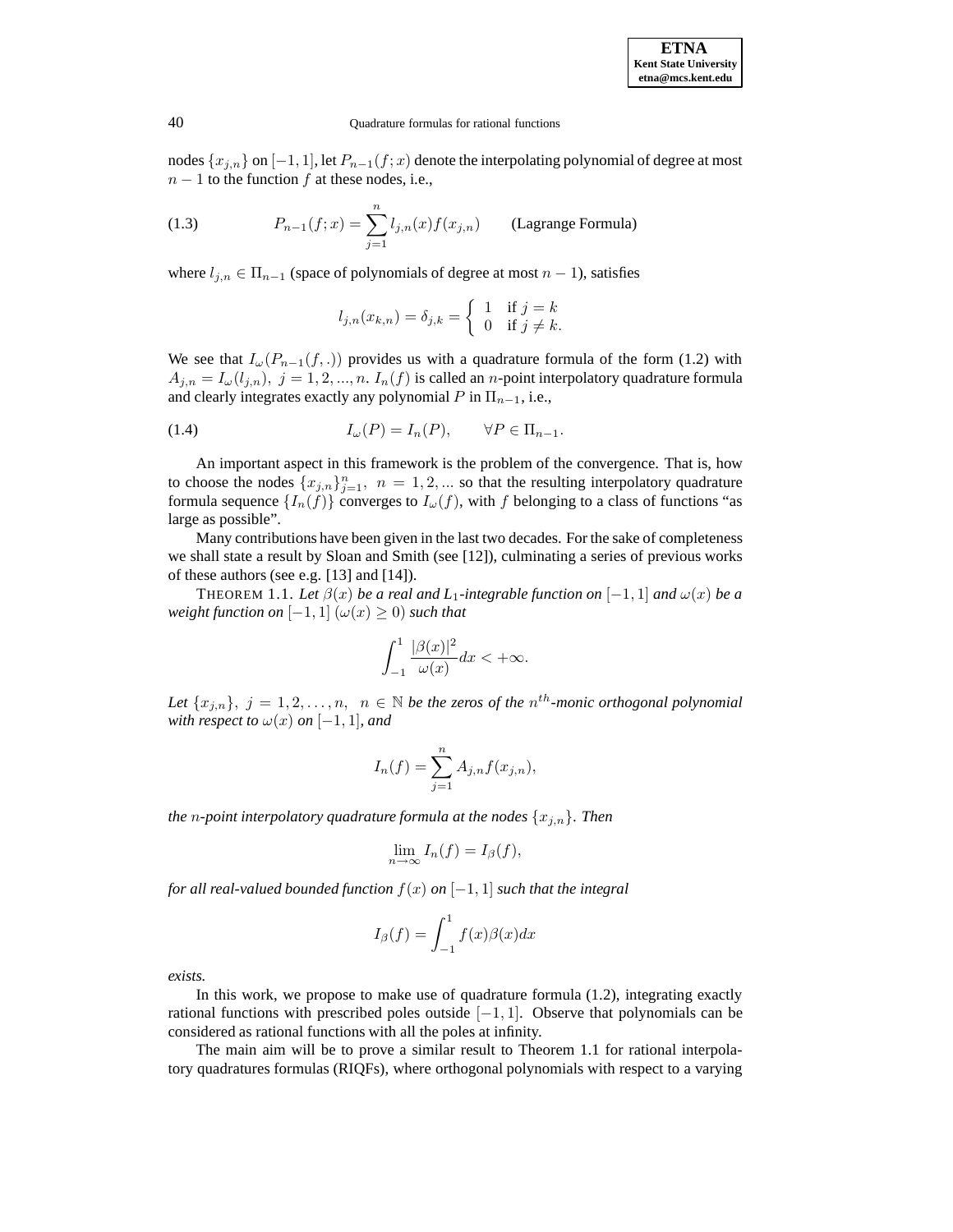F. Cala Rodriguez, P. Gonzalez–Vera, and M. Jimenez Paiz 41

weight function will play a fundamental role. In this respect this work can be considered as a continuation of the paper by González-Vera, et al. (see [8]), where the convergence of this type of quadrature exactly integrating rational functions with prescribed poles, was proved for the class of continuous functions satisfying a certain Lipschitz condition, and it can be also considered as a continuation of the paper written by Cala Rodríguez and López Lagomasino (see [3]) where they proved convergence (exact rate of convergence) of this type of interpolating quadrature formulas approximating Markov-type analytic functions.

The common contribution in those papers ([3] and [8]) was to display the connection between Multipoint Padé–type Approximants and Interpolating Quadrature Formulas. Here, we start from a "purely" numerical integration point of view and, as an immediate consequence of this approach, a known result about uniform convergence for Multipoint Padé–type Approximants will be easily deduced.

**2. Preliminary results.** Let  $\hat{\alpha} = {\alpha_{j,n} : j = 1, 2, ..., n, n = 1, 2, ...\}$  be compactly contained in  $\overline{\mathbb{C}} \setminus [-1, 1]$ , i.e., such that

(2.1) 
$$
d(\hat{\alpha}; [-1, 1]) = \min \text{dist}[\alpha_{j,n}; [-1, +1]] = \delta > 0.
$$

In the sequel, we shall refer to this property as the "δ-condition" for  $\hat{\alpha}$ . Set

$$
\pi_n(x) = \prod_{j=1}^n (x - \alpha_{j,n}).
$$

In what follows, we need to introduce the following spaces of rational functions. For each  $n \in \mathbb{N}$ , define

$$
\mathcal{L}_{2n} = \left\{ \frac{P(x)}{|\pi_n(x)|^2} : \ P \in \Pi_{2n-1} \right\} \qquad \text{and} \qquad \mathcal{R}_n = \left\{ \frac{P(x)}{\pi_n(x)} : \ P \in \Pi_{n-1} \right\}
$$

Let  $\omega(x)$  be a given weight function on  $[-1, 1]$  and consider the function

(2.2) 
$$
\omega_n(x) = \frac{\omega(x)}{|\pi_n(x)|^2} \ge 0, \quad \forall x \in [-1, 1].
$$

Let  $Q_n(x)$  be the  $n^{th}$ -orthogonal polynomial with respect to  $\omega_n(x)$  on  $[-1,1]$  and let  $\{x_{j,n}\}_{j=1}^n$ be the n zeros of  $Q_n(x)$ . Then, positive numbers  $\tilde{\lambda}_{1,n}, \tilde{\lambda}_{2,n}, \ldots, \tilde{\lambda}_{n,n}$  exist such that

(2.3) 
$$
\int_{-1}^{1} f(x)\omega_n(x)dx = \sum_{j=1}^{n} \tilde{\lambda}_{j,n} f(x_{j,n}), \qquad \forall f \in \Pi_{2n-1}
$$

Take  $R \in \mathcal{L}_{2n}$ . Then  $R(x) = \frac{P(x)}{|\pi_n(x)|^2} P \in \Pi_{2n-1}$  and one has

$$
\int_{-1}^{1} R(x)\omega(x)dx = \int_{-1}^{1} P(x)\omega_n(x)dx = \sum_{j=1}^{n} \tilde{\lambda}_{j,n}P(x_{j,n}) = \sum_{j=1}^{n} \lambda_{j,n}R(x_{j,n}) = \tilde{I}_n(R),
$$

where  $\lambda_{j,n} = \tilde{\lambda}_{j,n} |\pi_n(x_{j,n})|^2 > 0$ . Thus, an *n*-point quadrature formula, with positive coefficients or weights, which is exact in  $\mathcal{L}_{2n}$ , has been defined. We will refer to it as the *n*-point Gauss formula for  $\mathcal{L}_{2n}$ . Now, we give the following result of uniform boundness for the coefficients of this quadrature formulas.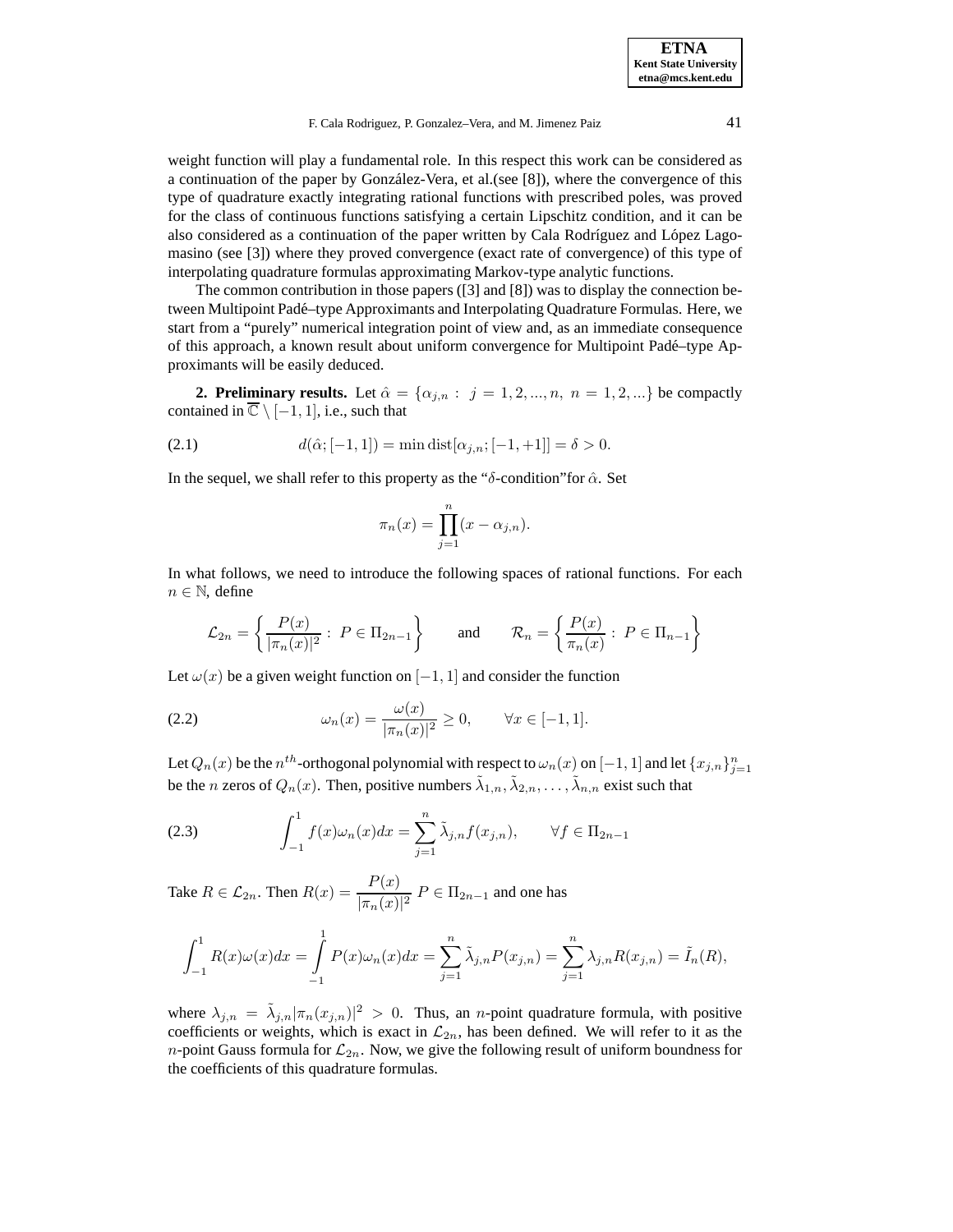LEMMA 2.1. *Under the conditions above, a positive constant* M *exists such that*

$$
\sum_{j=1}^{n} \lambda_{j,n} \le M, \qquad n \ge 1.
$$

REMARK 1. *In case that*  $\hat{\alpha}$  *is a Newtonian table, i.e.,* 

$$
\hat{\alpha} = \{ \alpha_{j,n} = \alpha_{j,k}, \quad 1 \le j \le k, \ k = 1, \dots, n, \quad \text{and} \quad n \in \mathbb{Z}_+ \}
$$

*contained in*  $\overline{\mathbb{C}} \setminus [-1,1]$ *, condition* (2.1) can be omitted in order to prove Lemma 2.1.

Proceeding as in [10, Theorem 1, p. 101], and making use of Theorem 1.1 in [7], we can now give a characterization theorem for these quadrature formulas.

THEOREM 2.2. *A quadrature formula of the type*

$$
\tilde{I}_n(f) = \sum_{j=1}^n \lambda_{j,n} f(x_{j,n})
$$

*is exact in*  $\mathcal{L}_{2n}$ *, if and only if,* 

(i)  $I_n(f)$  *is exact in*  $\mathcal{R}_n$ *, and* 

(ii) *for each*  $n \in \mathbb{N}$ ,  $\{x_{j,n}\}_{j=1}^n$  *are the zeros of the*  $n^{th}$ -orthogonal polynomial  $Q_n(x)$ *with respect to function*  $\omega_n(x)$  *given by* (2.2).

These Gauss formulas can be obtained in the same way as Markov's for the polynomial case (see e.g. [11] and references found therein), integrating the rational interpolation function  $R_{2n} \in \mathcal{L}_{2n}$ , which is the solution of the Hermite interpolation problem:

$$
R_{2n}(f; x_{j,n}) = f(x_{j,n}) R'_{2n}(f; x_{j,n}) = f'(x_{j,n})
$$
  $j = 1, 2, ..., n$ 

where  ${x_{j,n}}_{j=1}^n$  are *n* distinct nodes in  $[-1, 1]$  and *f* is a differentiable function on  $[-1, 1]$ . Following this procedure, error formulas can be derived by integrating the interpolation error (see [11] and [7]).

Assuming that  $\hat{\alpha}$  satisfies the  $\delta$ –condition, the class of rational functions  $\mathcal{R} = \cup_{n \in \mathbb{N}} \mathcal{R}_n$ is dense in  $C[-1, 1]$  ([8, Theorem 4]. Thus, a theorem on convergence of Gauss quadrature formulas in  $\mathcal{L}_{2n}$  can be proved in an analogous way to the polynomial case. We give only a sketch of its proof.

THEOREM 2.3. *The sequence*  $\{\tilde{I}_n(f)\}\$  of Gauss quadrature formulas for  $\mathcal{L}_{2n}$ ,  $n =$ 1, 2,...*, converges to*

$$
I_{\omega}(f) = \int_{-1}^{1} f(x)\omega(x)dx,
$$

*for any bounded Riemann integrable function on*  $[-1, 1]$ *.* 

*Proof.* Take  $f \in C([-1, 1])$ . Now, since a positive constant K exists such that

$$
\sum_{j=1}^{n} |\lambda_{j,n}| = \sum_{j=1}^{n} \lambda_{j,n} \le K,
$$

and by the density of the class  $\mathcal R$  in  $C([-1, 1])$ , it follows that

$$
\lim_{n \to \infty} I_n(f) = I_{\omega}(f).
$$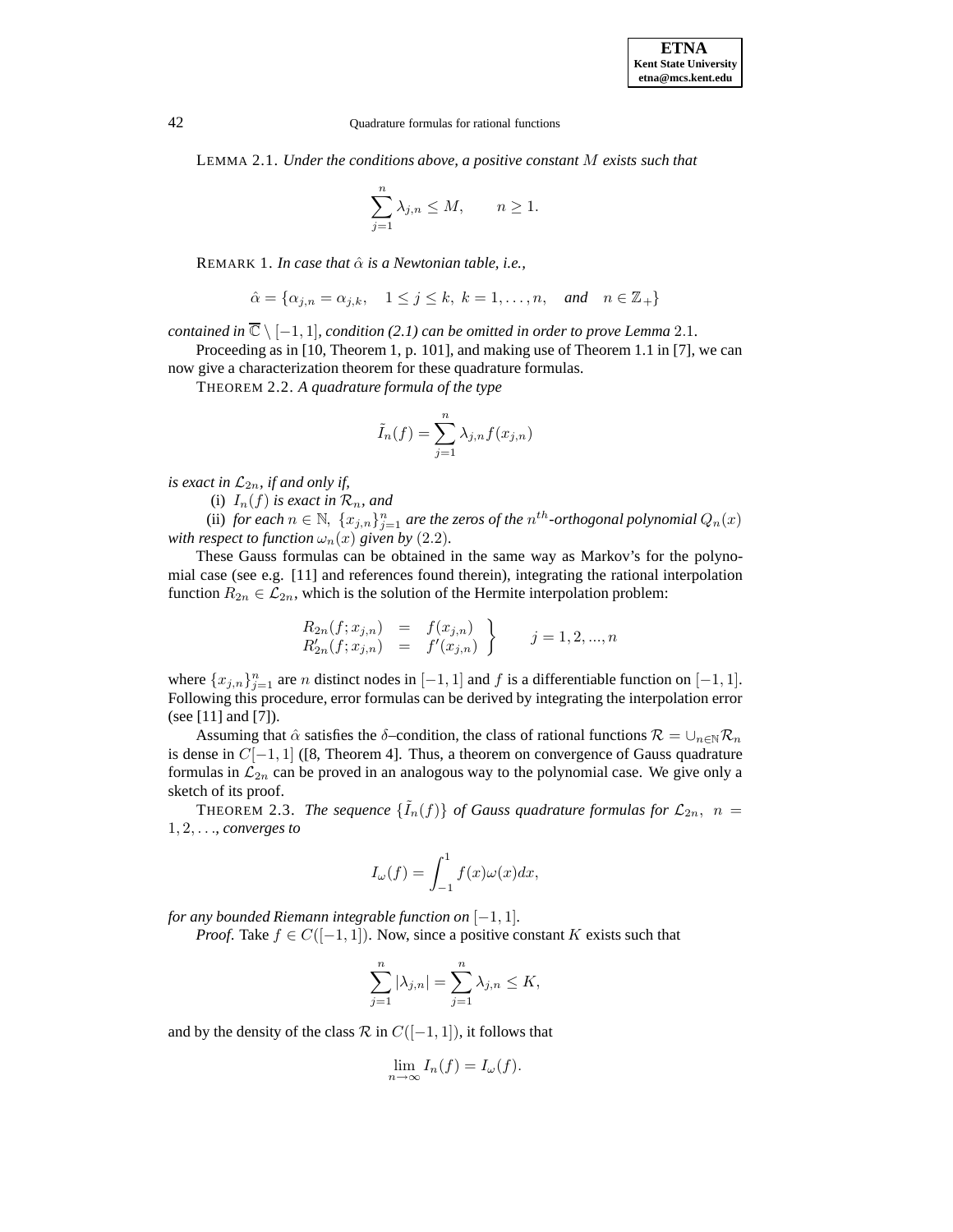Convergence in the class of the bounded Riemann integrable functions is a consequence of the fact that  $\lambda_{j,n} > 0$ ,  $j = 1, 2, ..., n$ ,  $n \in \mathbb{N}$  ([6, pp. 127–129]).  $\Box$ 

We state two lemmas that will be useful in the next section. The former can be found in [15, Theorem 1.5.4].

LEMMA 2.4. *Let* ω *be a weight function on* [−1, 1] *with*

$$
\int_{-1}^{1} \omega(x) dx < +\infty,
$$

*and let* f *be a real-valued and bounded function on* [−1, 1] *such that the Riemann integral*

$$
\int_{-1}^{1} f(x)\omega(x)dx
$$

*exists. Then, for any*  $\varepsilon > 0$ *, there exist polynomials p and* P *such that* 

$$
\int_{-1}^{1} [P(x) - p(x)] \omega(x) dx < \varepsilon,
$$

 $and -M - \varepsilon \leq p(x) \leq f(x) \leq P(x) \leq M + \varepsilon, \quad \forall x \in [-1, 1]$  *with* 

$$
M = \max \left\{ \left| \inf_{x \in [-1,1]} f(x) \right|, \left| \sup_{x \in [-1,1]} f(x) \right| \right\}.
$$

We will state a similar result for rational functions. Let  $\hat{\alpha} = \bigcup_{n \in \mathbb{N}} \hat{\alpha}_n \subset \overline{\mathbb{C}} \setminus [-1, 1]$ , with  $\hat{\alpha}_n = \{\alpha_{j,n} \in \overline{\mathbb{C}} \setminus [-1,1], j = 1,2,\ldots,n\}$ , satisfy the  $\delta$ -condition (2.1) and furthermore, assume that for each  $n \in \mathbb{N}$ , there exists  $m = m(n)$ , with  $1 \le m \le n$ , such that  $\alpha_{m,n} \in \hat{\alpha}_n$ satisfies  $|\Re(\alpha_{m,n})| > 1$ .

LEMMA 2.5. *Let* ω *be a given weight function on* [−1, 1] *with*

$$
\int_{-1}^{1} \omega(x) dx < +\infty,
$$

*and let* f *be a complex bounded function on* [−1, 1] *such that the integral*

$$
\int_{-1}^{1} f(x)\omega(x)dx
$$

*exists. Then, for any*  $\varepsilon > 0$ *, there exists*  $R \in \mathcal{R}$  *satisfying* 

$$
\int_{-1}^{1} |f(x) - R(x)| \omega(x) dx < \varepsilon,
$$

*and*

$$
|f(x) - R(x)| \le 2(M + \varepsilon),
$$

*where* M *is a positive constant depending on* f*.*

*Proof.* We can write  $f(x) = f_1(x) + if_2(x)$  where  $f_i$   $(j = 1, 2)$  are bounded real-valued functions on  $[-1, 1]$  such that  $\int_{-1}^{1} f_j(x) \omega(x) dx$  exists for  $j = 1, 2$ . By using Lemma 2.4, polynomials  $p_1, p_2, P_1$  and  $P_2$  exist such that for  $j = 1, 2$  and any  $\varepsilon' > 0$ , we have

$$
(2.4) \qquad -M_j - \varepsilon' \le p_j(x) \le f_j(x) \le P_j(x) \le M_j + \varepsilon', \quad \forall x \in [-1, 1],
$$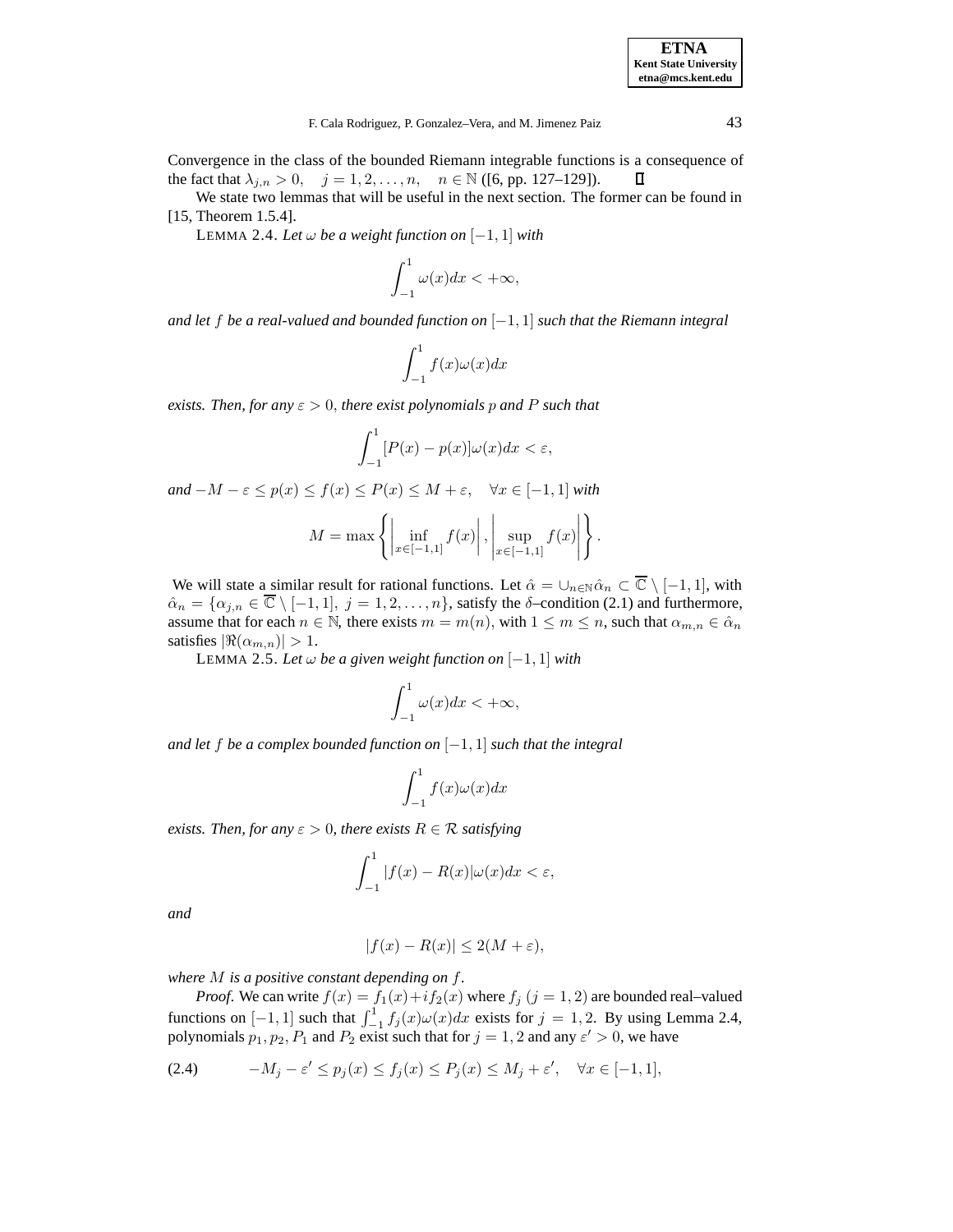with

$$
M_j = \max \left\{ \left| \inf_{x \in [-1,1]} f_j(x) \right|, \left| \sup_{x \in [-1,1]} f_j(x) \right| \right\},\
$$

and

(2.5) 
$$
\int_{-1}^{1} [P_j(x) - p_j(x)] \omega(x) dx < \varepsilon'.
$$

The functions  $F(x) = p_1(x) + ip_2(x)$  and  $G(x) = P_1(x) + iP_2(x)$  are continuous and complex–valued on  $[-1, 1]$ . So, by the  $\delta$ -condition, there exist sequences  $\{r_n\}$  and  $\{R_n\}$  in  $R$  such that

(2.6) 
$$
\lim_{n \to \infty} r_n(x) = F(x) \text{ and } \lim_{n \to \infty} R_n(x) = G(x),
$$

uniformly on  $[-1, 1]$ .

Take real and imaginary parts and set  $r_n(x) = r_{n,1}(x) + ir_{n,2}(x)$  and  $R_n(x) = R_{n,1}(x) +$  $iR_{n,2}(x)$ . From (2.6) it clearly follows that

$$
\lim_{n \to \infty} r_{n,1}(x) = p_1(x), \qquad \lim_{n \to \infty} R_{n,1}(x) = P_1(x),
$$
  

$$
\lim_{n \to \infty} r_{n,2}(x) = p_2(x), \qquad \lim_{n \to \infty} R_{n,2}(x) = P_2(x),
$$

uniformly on [-1,1]. Therefore, for  $\varepsilon'' > 0$ , there exists  $n_0 \in \mathbb{N}$  such that  $\forall n > n_0$ 

$$
(2.7) \quad r_{n,1}(x) - \varepsilon'' < p_1(x) < r_{n,1}(x) + \varepsilon''
$$
\n
$$
R_{n,1}(x) - \varepsilon'' < P_1(x) < R_{n,1}(x) + \varepsilon''
$$
\n
$$
y(x) \in [-1,1].
$$

Without loss of generality we can assume that  $\alpha_m = a + ib$  with  $a < -1$  and  $b > 0$  ( $\alpha_m$ ) such that  $|\Re(\alpha_m)| > 1$ ). Let  $\bar{\alpha}_m$  denotes the complex conjugate of  $\alpha_m$ . On the other hand, the function  $(x - \alpha_m)^{-1}$  is obviously in  $\mathcal R$ . Write

$$
\frac{1}{x - \alpha_m} = \frac{x - \bar{\alpha}_m}{|x - \alpha_m|^2} = \frac{x - a}{|x - \alpha_m|^2} + i \frac{b}{|x - \alpha_m|^2} := h_1(x) + ih_2(x),
$$

where  $x - a > 0$  (since  $a < -1$ ). Set

$$
\gamma_1 = \min_{x \in [-1,1]} \{ h_1(x) \} > 0, \quad \text{and} \quad \gamma_2 = \max_{x \in [-1,1]} \{ h_1(x) \} > 0.
$$

Take  $\varepsilon'' = \tilde{\varepsilon} \gamma_1$  with  $\tilde{\varepsilon} > 0$  arbitrary. Then, by (2.7), for all  $x \in [-1, 1]$ ,

(2.8) 
$$
r_{n,1}(x) - \tilde{\varepsilon}h_1(x) < p_1(x) < r_{n,1}(x) + \tilde{\varepsilon}h_1(x)
$$

and

(2.9) 
$$
R_{n,1}(x) - \tilde{\varepsilon}h_1(x) < P_1(x) < R_{n,1}(x) + \tilde{\varepsilon}h_1(x).
$$

Define now

$$
S_1(x) = r_{n,1}(x) - \tilde{\varepsilon}h_1(x), \quad R_1(x) = R_{n,1}(x) + \tilde{\varepsilon}h_1(x), \quad x \in [-1,1].
$$

Then, by (2.4), (2.8) and (2.9), we have  $S_1(x) \le f_1(x) \le R_1(x)$ ,  $\forall x \in [-1, 1]$ . On the other hand, by (2.7),

$$
S_1(x) = r_{n,1}(x) - \tilde{\varepsilon}h_1(x) > p_1(x) - \varepsilon'' - \tilde{\varepsilon}h_1(x) \ge p_1(x) - \varepsilon'' - \tilde{\varepsilon}\gamma_2,
$$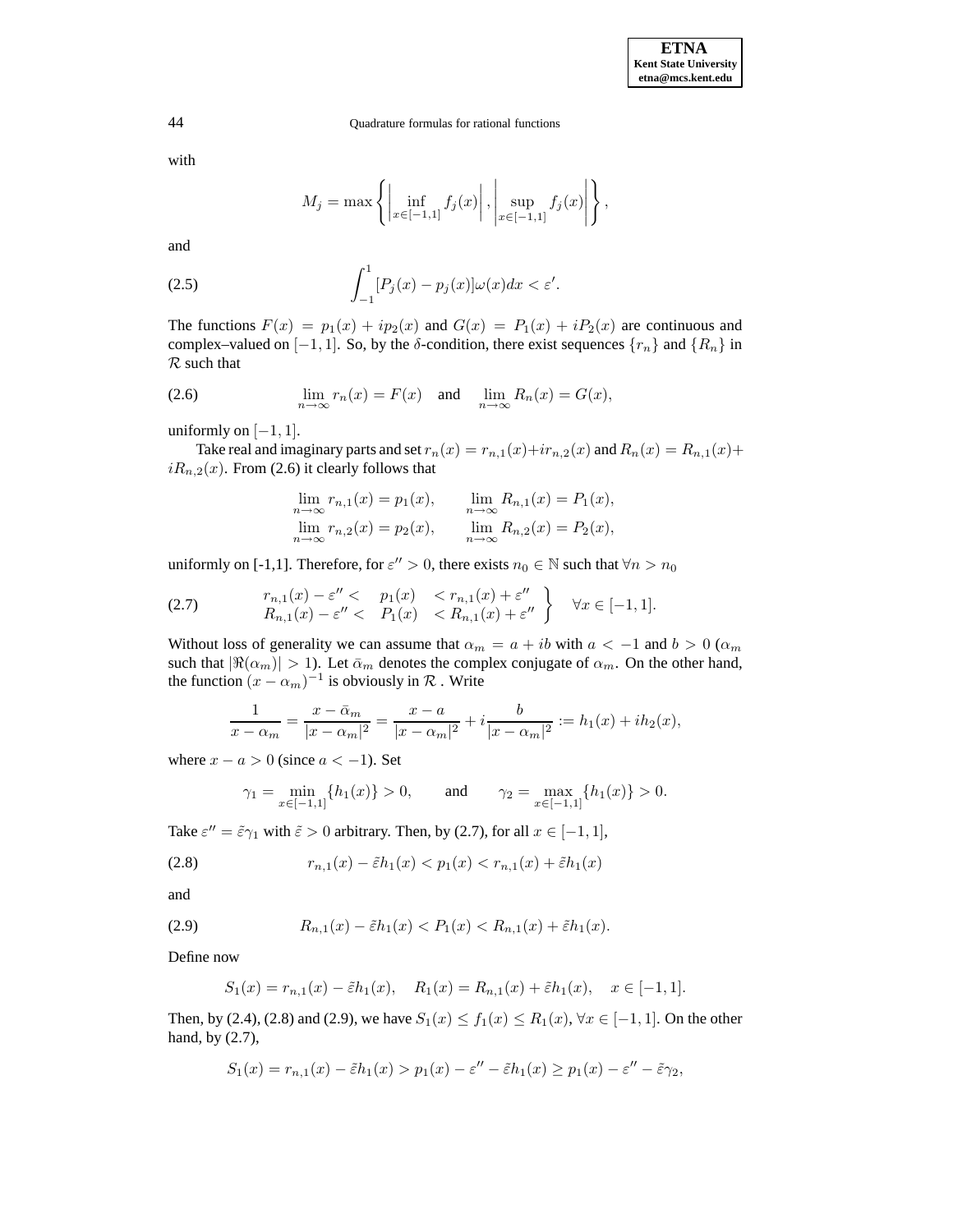(recall that  $\gamma_2 = \max_{x \in [-1,1]} \{h_1(x)\} > 0$ ). Now, by (2.4),  $S_1(x) \ge -M_1 - \varepsilon' - \varepsilon'' - \tilde{\varepsilon}\gamma_2$  $(\varepsilon^{\prime\prime} = \gamma_1 \tilde{\varepsilon})$ . Then,

$$
S_1(x) \ge -M_1 - \varepsilon' - (\gamma_1 + \gamma_2)\tilde{\varepsilon}.
$$

By (2.4) and (2.7),

$$
R_1(x) < P_1(x) + \varepsilon'' + \tilde{\varepsilon}h_1(x) < M_1 + \varepsilon' + \varepsilon'' + \tilde{\varepsilon}\gamma_2 = M_1 + \varepsilon' + (\gamma_1 + \gamma_2)\tilde{\varepsilon}.
$$

In short, the functions  $S_1(x)$  and  $R_1(x)$  defined above satisfy

$$
(2.10) - M_1 - \varepsilon' - (\gamma_1 + \gamma_2)\tilde{\varepsilon} \le S_1(x) \le f_1(x) \le R_1(x) < M_1 + \varepsilon' + (\gamma_1 + \gamma_2)\tilde{\varepsilon}.
$$

Similarly, considering  $h_2(x)$ , it can be deduced for the function  $f_2(x)$  that

$$
(2.11) \ -M_2 - \varepsilon' - (\delta_1 + \delta_2)\tilde{\varepsilon} \leq S_2(x) \leq f_2(x) \leq R_2(x) < M_2 + \varepsilon' + (\delta_1 + \delta_2)\tilde{\varepsilon},
$$

where

$$
S_2(x) = r_{n,2}(x) - \tilde{\varepsilon}h_2(x), \qquad \qquad \delta_1 = \min_{x \in [-1,1]} \{ h_2(x) \} > 0, R_2(x) = R_{n,2}(x) + \tilde{\varepsilon}h_2(x), \qquad \qquad \delta_2 = \max_{x \in [-1,1]} \{ h_2(x) \} > 0.
$$

Define

$$
S(x) = S_1(x) + iS_2(x) = [r_{n,1}(x) - \tilde{\varepsilon}h_1(x)] + i[r_{n,2}(x) - \tilde{\varepsilon}h_2(x)]
$$

$$
= r_n(x) - \tilde{\varepsilon}[h_1(x) + ih_2(x)] = r_n(x) - \frac{\tilde{\varepsilon}}{x - \alpha_m} \in \mathcal{R}.
$$

Similarly

$$
R(x) = R_1(x) + iR_2(x) = [R_{n,1}(x) + \tilde{\varepsilon}h_1(x)] + i[R_{n,2}(x) + \tilde{\varepsilon}h_2(x)]
$$
  
=  $R_n(x) + \tilde{\varepsilon}[h_1(x) + ih_2(x)] = R_n(x) + \frac{\tilde{\varepsilon}}{x - \alpha_m} \in \mathcal{R}.$ 

Now, by (2.10) and (2.11), it follows

$$
(2.12) \quad |f(x) - R(x)| \le |f_1(x) - R_1(x)| + |f_2(x) - R_2(x)|
$$
  
=  $(R_1(x) - f_1(x)) + (R_2(x) - f_2(x))$   
 $< 2[M_1 + \varepsilon' + (\gamma_1 + \gamma_2)\tilde{\varepsilon}] + 2[M_2 + \varepsilon' + (\delta_1 + \delta_2)\tilde{\varepsilon}].$ 

On the other hand, by the uniform convergence, we have, for  $j = 1, 2$ 

$$
\lim_{n \to \infty} \int_{-1}^{+1} r_{n,j}(x)\omega(x)dx = \int_{-1}^{+1} p_j(x)\omega(x)dx, \text{ and}
$$

$$
\lim_{n \to \infty} \int_{-1}^{+1} R_{n,j}(x)\omega(x)dx = \int_{-1}^{+1} P_j(x)\omega(x)dx.
$$

Recalling the notation  $I_{\omega}(f) = \int_{-1}^{+1} f(x)\omega(x)dx$ , for  $\varepsilon''' > 0$ , there exists  $n_1 \in \mathbb{N}$ , such that for any  $n>n_1$ ,

$$
-\varepsilon''' + I_{\omega}(p_1) < I_{\omega}(r_{n,1}) < \varepsilon''' + I_{\omega}(p_1)
$$
\n
$$
-\varepsilon''' + I_{\omega}(P_1) < I_{\omega}(R_{n,1}) < \varepsilon''' + I_{\omega}(P_1).
$$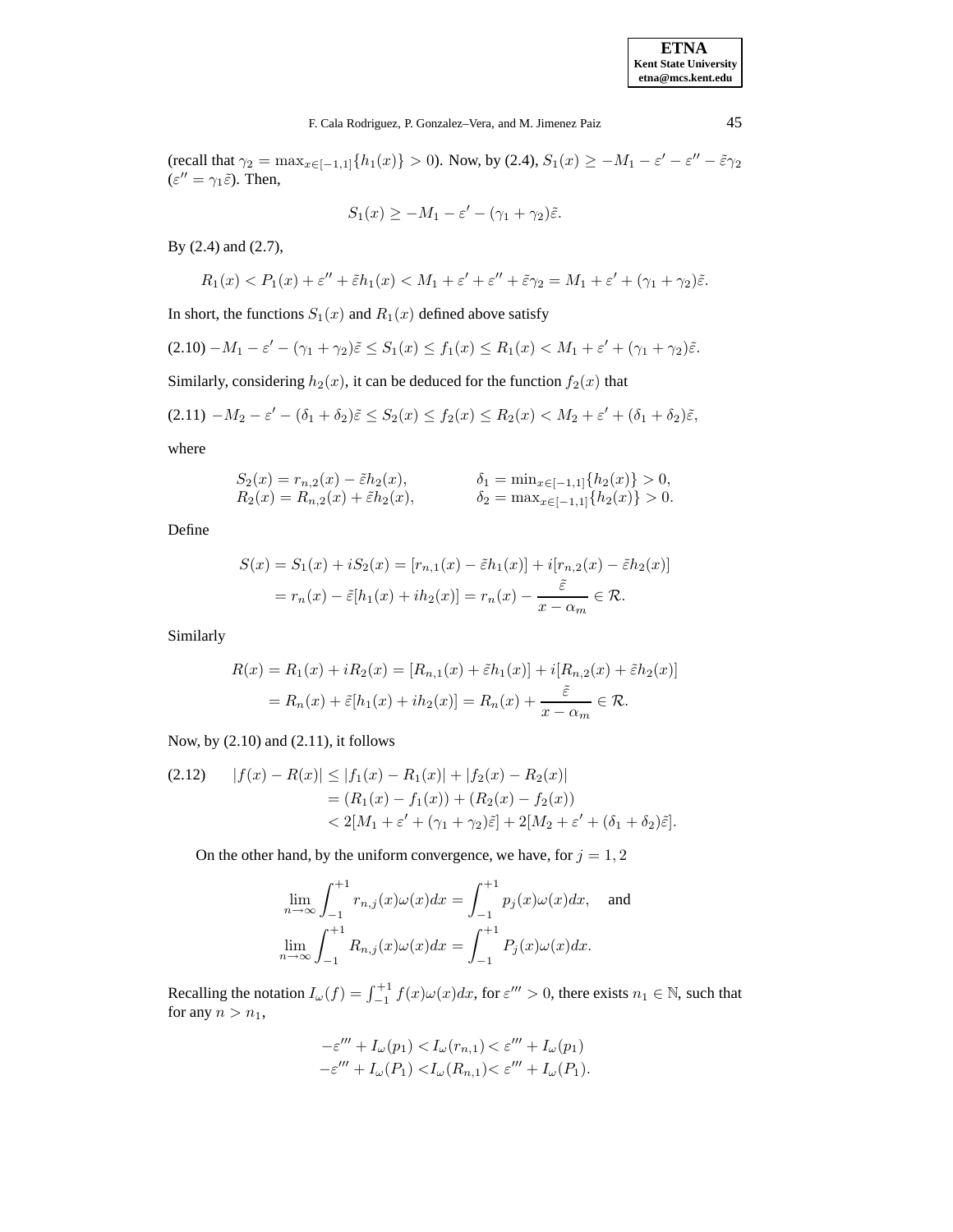We have now

$$
I_{\omega}(R_1 - S_1) = I_{\omega}(R_{n,1} + \tilde{\varepsilon}h_1 - r_{n,1} + \tilde{\varepsilon}h_1) = I_{\omega}(R_{n,1}) - I_{\omega}(r_{n,1}) + 2\tilde{\varepsilon}I_{\omega}(h_1),
$$

and

$$
I_{\omega}(h_1) = \int_{-1}^{+1} h_1(x)\omega(x)dx \leq \gamma_2 c_0,
$$

with  $c_0 = \int_{-1}^{+1} \omega(x) dx$ , which can be taken as 1. Thus, from (2.5),

$$
I_{\omega}(R_1 - S_1) < I_{\omega}(P_1) - I_{\omega}(p_1) + 2(\varepsilon''' + \gamma_2 \tilde{\varepsilon}) < \varepsilon' + 2(\varepsilon''' + \gamma_2 \tilde{\varepsilon}).
$$

Similarly, it can be deduced that

$$
I_{\omega}(R_2 - S_2) < \varepsilon' + 2(\varepsilon''' + \delta_2 \tilde{\varepsilon}).
$$

This yields

$$
\int_{-1}^{+1} |f(x) - R(x)| \omega(x) dx \le \int_{-1}^{+1} |f_1(x) - R_1(x)| \omega(x) dx + \int_{-1}^{+1} |f_2(x) - R_2(x)| \omega(x) dx
$$
  

$$
= \int_{-1}^{+1} (R_1(x) - f_1(x)) \omega(x) dx + \int_{-1}^{+1} (R_2(x) - f_2(x)) \omega(x) dx
$$
  

$$
\le I_\omega (R_1 - S_1) + I_\omega (R_2 - S_2)
$$
  

$$
< 2\varepsilon' + 2[\varepsilon''' + (\gamma_2 + \delta_2)\tilde{\varepsilon}].
$$

 $\Box$ Taking  $M = M_1 + M_2$ , from (2.12) and (2.13), the proof follows.

**3. Convergence of interpolatory quadrature formulas.** In this section we will be concerned with the estimation of the integral

$$
I_{\beta}(f) = \int_{-1}^{1} f(x)\beta(x)dx,
$$

where  $\beta(x)$  is an L<sub>1</sub>-integrable function (possibly complex) in [-1, 1], i.e.

$$
\int_{-1}^{1} |\beta(x)| dx < +\infty.
$$

For given n distinct nodes  $x_{1,n}, x_{2,n}, x_{3,n}, \ldots, x_{n,n}$  in  $[-1, 1]$ , there exist n coefficients  $A_{1,n}, A_{2,n}, \ldots, A_{n,n}$  such that

$$
I_{\beta}(f) = \sum_{j=1}^{n} A_{j,n} f(x_{j,n}) := I_n(f), \quad \forall f \in \mathcal{R}_n.
$$

Let  $R_{n-1}(f, x)$  be the unique interpolant to f in  $\mathcal{R}_n$ ,

$$
R_{n-1}(f, x_{j,n}) = f(x_{j,n}),
$$
   
  $j = 1, 2, ..., n, n \in \mathbb{N}.$ 

Setting  $\pi_k(x) = \prod_{j=1}^k (x - \alpha_{j,k}), k = 1, 2, \dots$ , and since  $\{\pi_k^{-1}\}_{k=1}^n$  is a Chebyshev system in  $(-1, 1)$ , existence and uniqueness of such interpolant is guaranteed (see e.g. [5, p. 32]).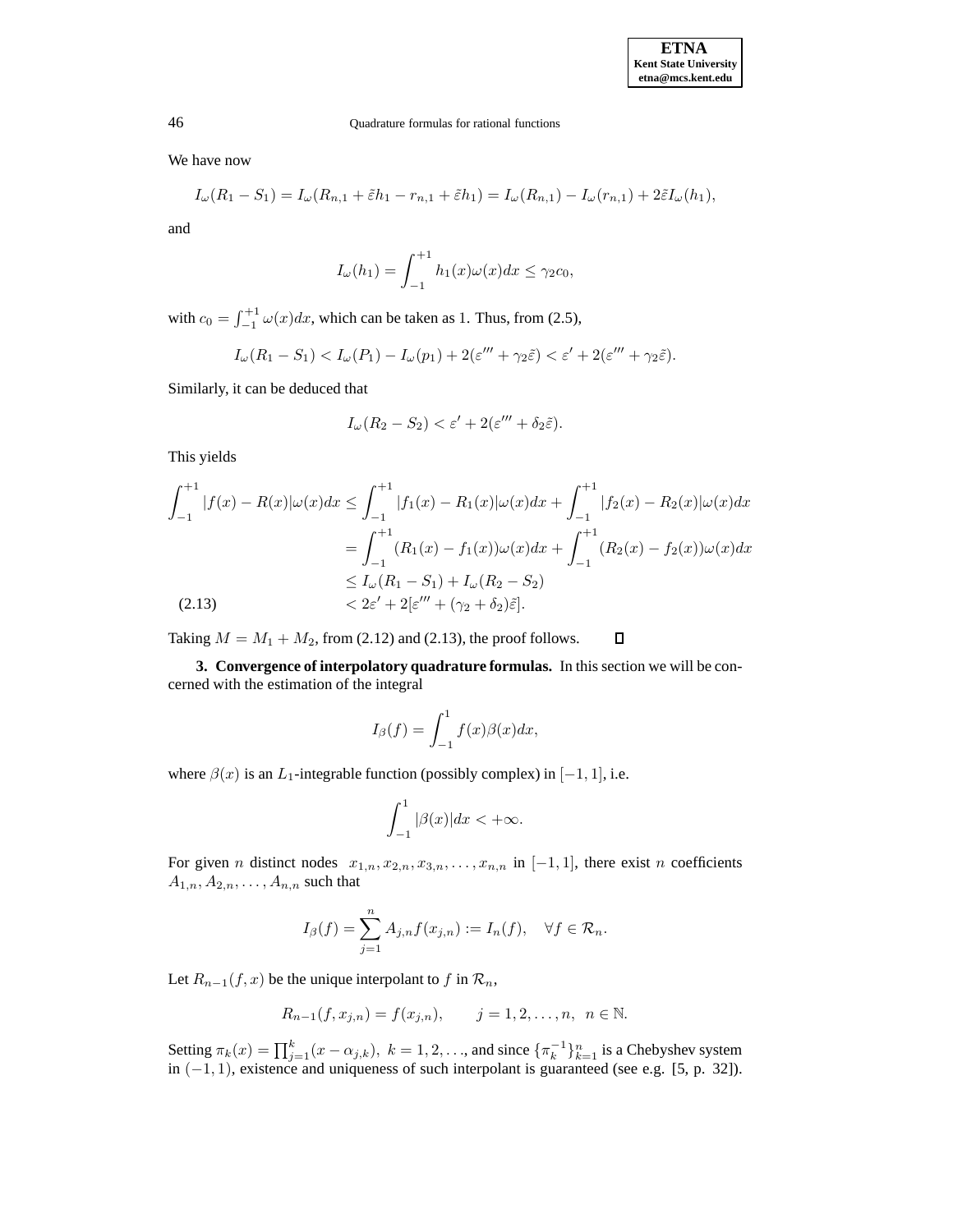Then, as in the polynomial case  $(\alpha_{j,n} = \infty, j = 1, 2, \ldots, n)$ , it is easily proved (see [10, p. 80]), that

$$
I_n(f) = \sum_{j=1}^n A_{j,n} f(x_{j,n}) = I_\beta(R_{n-1}(f,\cdot)).
$$

Hence, we will sometimes refer to  $I_n(f)$  as an *n*-point interpolatory quadrature formula for  $\mathcal{R}_n$ .

Let  $\omega(x)$  be a given weight function on [−1, 1], (i.e.,  $\omega(x) > 0$ , a.e. on [−1, 1]), satisfying

$$
\int_{-1}^{1} \frac{|\beta(x)|^2}{\omega(x)} dx = K_1^2 < +\infty.
$$

We can establish the following

THEOREM 3.1. Let  $f$  be a bounded function in  $L_{2,\omega} = \{f : [-1,1] \to \mathbb{C} : \int_{-1}^{1} |f(x)|^2 \omega(x) dx < \infty \}$ ∞}*. Then,*

$$
|I_{\beta}(f) - I_n(f)| \leq K_1 \cdot ||f - R_{n-1}||_{2,\omega},
$$

*where*  $||f||_{2,\omega}$  *denotes the weighted*  $L_2$ *-norm, i.e.,* 

$$
||f||_{2,\omega} = \left[\int_{-1}^{1} |f(x)|^2 \omega(x) dx\right]^{\frac{1}{2}}.
$$

*Proof*. Making use of the Cauchy-Schwarz inequality, we have

$$
|I_{\beta}(f) - I_n(f)| = |I_{\beta}(f) - I_{\beta}(R_{n-1}(f,.))| = \left| \int_{-1}^1 (f(x) - R_{n-1}(f,x))\beta(x)dx \right|
$$
  

$$
= \left| \int_{-1}^1 (f(x) - R_{n-1}(f,x))\sqrt{\omega(x)}\frac{\beta(x)}{\sqrt{\omega(x)}}dx \right|
$$
  

$$
\leq \left( \int_{-1}^1 (f(x) - R_{n-1}(f,x))^2 \omega(x)dx \right)^{\frac{1}{2}} \left( \int_{-1}^1 \frac{|\beta(x)|^2}{\omega(x)}dx \right)^{\frac{1}{2}}
$$
  

$$
\leq K_1 ||f - R_{n-1}(f,.)||_{2,\omega}. \quad \Box
$$

Thus, we see that the  $L_{2,\omega}$  convergence of the interpolants at the nodes of the quadrature implies convergence of the sequence of quadrature formulas. Now, the questions are: How to find nodes  $\{x_{i,n}\}\$ in  $[-1, 1]$  such that

$$
\lim_{n \to \infty} \|f - R_{n-1}(f,.)\|_{2,\omega} = 0,
$$

and in which class of functions (as large as possible) does it hold?

As a first answer, we have

THEOREM 3.2. Let f be a complex continuous function on  $[-1,1]$  and  $\omega(x) > 0$  a.e. on [-1, 1]. Let  $\{x_{j,n}\}_{j=1}^n$ ,  $n = 1, 2, \ldots$ , *denote the zeros of*  $Q_n(x)$ , the  $n^{th}$  monic orthogonal *polynomial with respect to*

$$
\frac{\omega(x)}{|\pi_n(x)|^2}
$$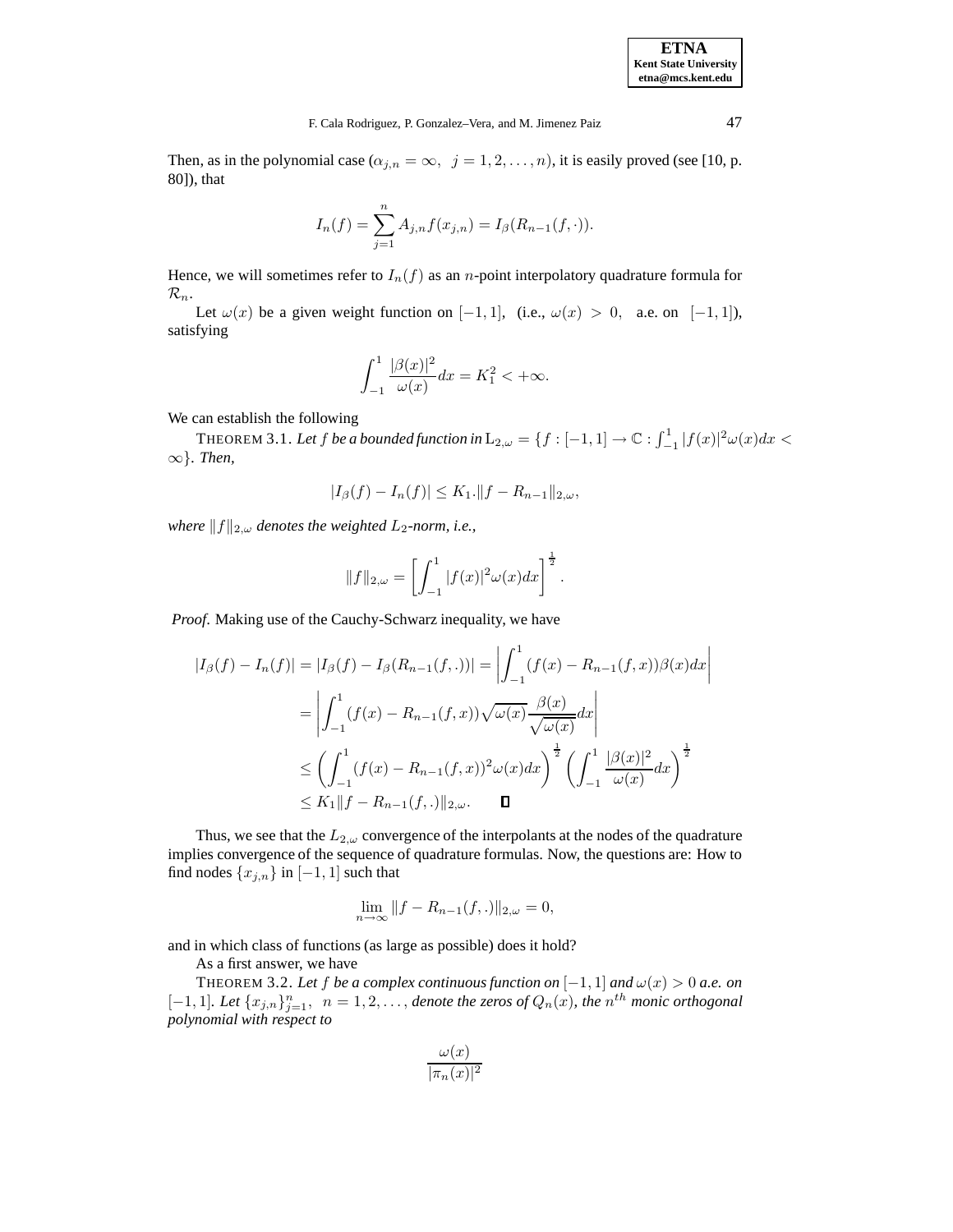*on* [−1, 1]*. Then,*

$$
\lim_{n \to \infty} ||f - R_{n-1}(f, \cdot)||_{2,\omega} = 0.
$$

*Proof.* Let  $T_{n-1}(x) \in \mathcal{R}_n$  denote the best minimax rational approximant to  $f(x)$ , i.e.,

$$
\rho_{n-1}(f) := \|f - T_{n-1}\|_{[-1,1]} = \max_{x \in [-1,1]} |f(x) - T_{n-1}(x)| \le \|f - R\|_{[-1,1]}, \quad \forall R \in \mathcal{R}_n.
$$

Then, we have

$$
||f - R_{n-1}(f, \cdot)||_{2,\omega} = ||f - T_{n-1} + T_{n-1} - R_{n-1}(f, \cdot)||_{2,\omega}
$$
  
\n
$$
\leq ||f - T_{n-1}||_{2,\omega} + ||T_{n-1} - R_{n-1}(f, \cdot)||_{2,\omega}
$$
  
\n
$$
= \left\{ \int_{-1}^{1} |f(x) - T_{n-1}(x)|^2 \omega(x) dx \right\}^{\frac{1}{2}}
$$
  
\n
$$
+ \left\{ \int_{-1}^{1} |T_{n-1}(x) - R_{n-1}(f, x)|^2 \omega(x) dx \right\}^{\frac{1}{2}}.
$$

But  $|T_{n-1}(x) - R_{n-1}(f, x)|^2 \in \mathcal{L}_{2n}$ , since x is real. Then,

$$
||f - R_{n-1}(f, \cdot)||_{2,\omega} \le \rho_{n-1}(f) \cdot \sqrt{c_0} + \left\{ \sum_{j=1}^n \lambda_{j,n} |T_{n-1}(x_{j,n}) - R_{n-1}(f, x_{j,n})|^2 \right\}^{\frac{1}{2}}
$$
  

$$
\le \rho_{n-1}(f) \cdot \sqrt{c_0} + \rho_{n-1}(f) \left\{ \sum_{j=1}^n \lambda_{j,n} \right\}^{\frac{1}{2}},
$$

with  $c_0 = \int_{-1}^{1} \omega(x) dx$ , that is,

(3.1) 
$$
||f - R_{n-1}(f,.)||_{2,\omega} \le \rho_{n-1}(f) \left\{ \sqrt{c_0} + \left( \sum_{j=1}^n \lambda_{j,n} \right)^{\frac{1}{2}} \right\}.
$$

By Lemma 2.1, there exists a constant  $M$  such that

$$
\sum_{j=1}^{n} \lambda_{j,n} \le M, \qquad \forall n \ge 1.
$$

Since, (see [8])

$$
\lim_{n \to \infty} \rho_n(f) = 0,
$$

 $\Box$ 

from (3.1) the proof of the theorem follows.

We have immediately the following

COROLLARY 3.3. *Let* β *be an* L1*-integrable complex function on* [−1, 1] *such that*

$$
\int_{-1}^{1} \frac{|\beta(x)|^2}{\omega(x)} dx < +\infty.
$$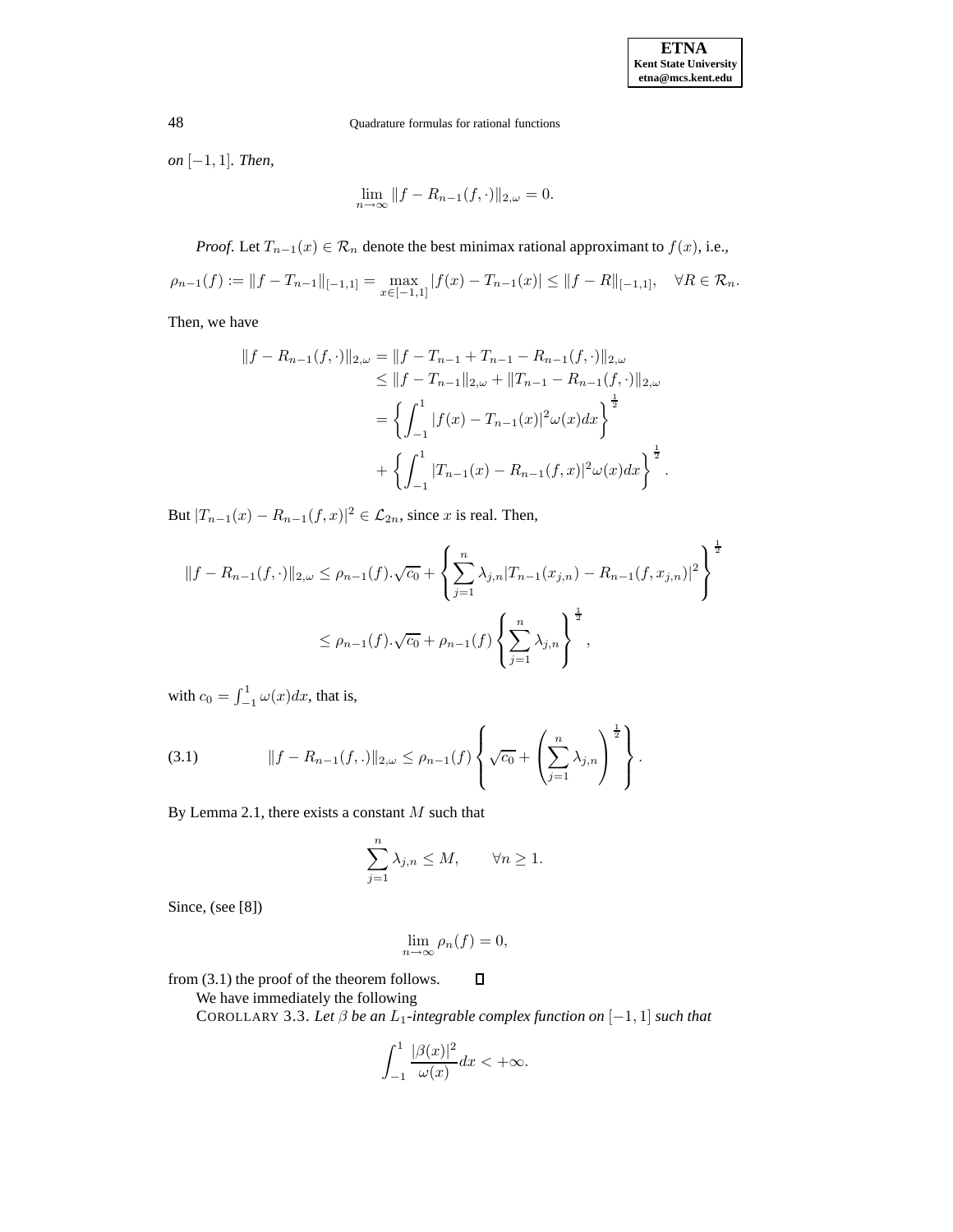| <b>ETNA</b>                  |
|------------------------------|
| <b>Kent State University</b> |
| etna@mcs.kent.edu            |

## F. Cala Rodriguez, P. Gonzalez–Vera, and M. Jimenez Paiz 49

Let  $I_n(f) = \sum_{j=1}^n A_{j,n} f(x_{j,n})$  be the *n-point interpolatory quadrature formula in*  $\mathcal{R}_n$  *with*  $\{x_{j,n}\}_{j=1}^n$  at the zeros of  $Q_n$ , the  $n^{th}$  monic orthogonal polynomial with respect to

$$
\omega_n(x) = \frac{\omega(x)}{|\pi_n(x)|^2}, \quad x \in [-1, 1].
$$

*Then*

$$
\lim_{n \to \infty} I_n(f) = I_\beta(f),
$$

*for any complex function*  $f$  *continuous on*  $[-1, 1]$ 

Now, making use of Banach-Steinhaus Theorem (see e.g. [10, p. 264]), we have,

COROLLARY 3.4. *Under the same conditions as in Corollary* 3.3*, there exists a positive constant* M *such that*

$$
\sum_{j=1}^{n} |A_{j,n}| \le M, \qquad n = 1, 2, ...
$$

EXAMPLE 1. *(Multipoint Pade-type Approximants) ´*

*For*  $z \in \mathbb{C} \setminus [-1, 1]$ *, consider the function*  $f(x, z) = (z - x)^{-1}$  *(in the variable x, and z as a parameter), so that*

$$
I_{\beta}(f(\cdot,z)) = \int_{-1}^{1} \frac{\beta(x)}{z - x} dx = F_{\beta}(z).
$$

*We have*

$$
I_n(f(\cdot, z)) = \sum_{j=1}^n \frac{A_{j,n}}{z - x_{j,n}} = \frac{P_{n-1}(z)}{Q_n(z)},
$$

*with*  $Q_n(z) = \prod_{j=1}^n (z - x_{j,n})$  *and*  $P_{n-1}(z) \in \Pi_{n-1}$ *. In order to characterize such rational functions, it should be recalled that*

$$
I_n(f) = I_\beta(R_{n-1}(f,\cdot)),
$$

 $R_{n-1}(f, \cdot)$  *being the interpolant in*  $\mathcal{R}_n$  *at the nodes*  $\{x_{j,n}\}_{j=1}^n$  *to*  $f(x)$ *. Write*  $R_{n-1}(z, x) = R_{n-1}((z - x)^{-1}, x)$ *. We have that* 

$$
R_{n-1}(z,x) = \frac{1}{z-x} \left[ 1 - \frac{Q_n(x)}{Q_n(z)} \frac{\pi_n(z)}{\pi_n(x)} \right],
$$

*which can be easily checked that belongs to*  $\mathcal{R}_n$ *, and since*  $Q_n(x_{j,n})=0$ *, then* 

$$
R_{n-1}(z,x_{j,n}) = \frac{1}{z - x_{j,n}}, \ \ j = 1,2,\ldots,n.
$$

*Thus*

(3.2) 
$$
\frac{P_{n-1}(z)}{Q_n(z)} = I_\beta \left[ \frac{1}{z-x} \left( 1 - \frac{Q_n(x)\pi_n(z)}{Q_n(z)\pi_n(x)} \right) \right]
$$

$$
= F_\beta(z) - I_\beta \left[ \frac{Q_n(x)\pi_n(z)}{(z-x)Q_n(z)\pi_n(x)} \right]
$$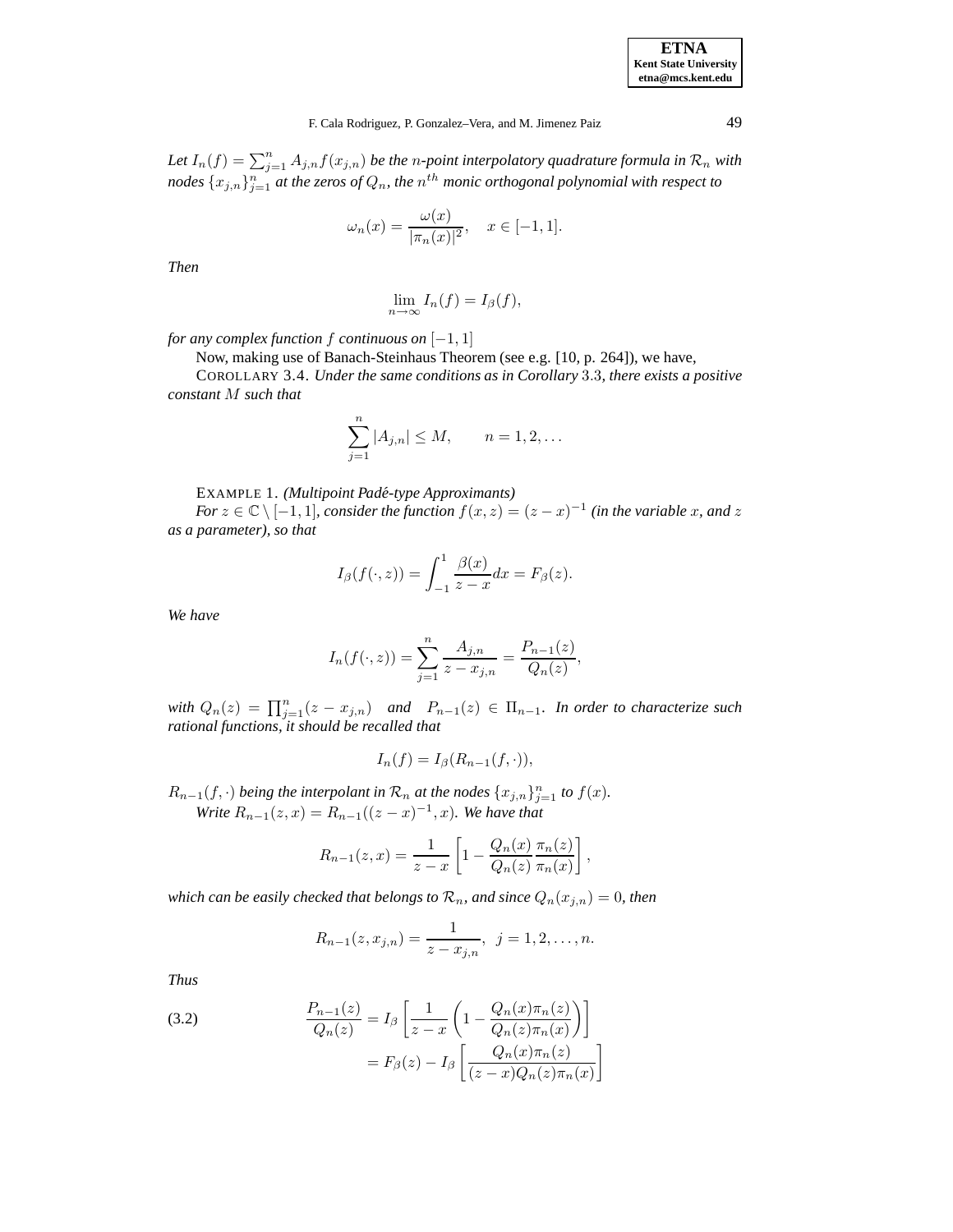*Hence,*

(3.3) 
$$
F_{\beta}(z) - \frac{P_{n-1}(z)}{Q_n(z)} = I_{\beta} \left[ \frac{Q_n(x)\pi_n(z)}{(z-x)Q_n(z)\pi_n(x)} \right] = \frac{\pi_n(z)}{Q_n(z)} \int_{-1}^1 \frac{Q_n(x)}{\pi_n(x)} \frac{\beta(x)}{z-x} dx.
$$

*We see that the rational function*  $\frac{P_{n-1}(z)}{Q_n(z)}$  *(with a prescribed denominator) interpolates*  $F_\beta(z)$ *at the nodes*  $\{\alpha_{j,n}\}_{j=1}^n$ . Following [3], we will refer to this rational function as a Multipoint *Padé-type Approximant (MPTA) to*  $F_\beta(z)$ .

REMARK 2. *The same expression as in* (3.3) *for the error was also obtained in* [8]*, which is basically inspired from* [16, p. 186]*.*

By using Corollary 3.4 and the Stieltjes-Vitali Theorem (see e.g. [9, Theorem 15.3.1]), the following can be proved:

COROLLARY 3.5. *The sequence of MPTA*

$$
\left\{\frac{P_{n-1}(z)}{Q_n(z)}\right\}_{n\in\mathbb{N}},
$$

*defined in* (3.2)*, converges to*  $F_\beta(z)$ *, uniformly on compact subsets of*  $\overline{C} \setminus [-1, 1]$ *.* 

Now, we are in a position to prove the following

THEOREM 3.6. Let  $L_{n-1}^f(x)$  denote the interpolant in  $\mathcal{R}_n$  to the function  $f(x)$  at the  $n$ odes  $\{x_{j,n}\}_{j=1}^n$  which are the zeros of the  $n^{th}$  orthogonal polynomial with respect to  $\omega_n(x)$ *on* [−1, 1]*. Then,*

$$
\lim_{n \to \infty} ||L_{n-1}^f - f||_{2,\omega}^2 = \lim_{n \to \infty} \int_{-1}^{+1} |L_{n-1}^f(x) - f(x)|^2 \omega(x) dx = 0,
$$

*for any complex-valued and bounded function on* [−1, 1]*, such that the integral*  $\int_{-1}^{+1} f(x)\omega(x)dx$ , exists.<br>*Proof.* We have

$$
\begin{aligned} \|L_{n-1}^f-f\|_{2,\omega}^2&=\int_{-1}^{+1}|L_{n-1}^f(x)-f(x)|^2\omega(x)dx\\ &=\|f\|_{2,\omega}^2+\|L_{n-1}^f\|_{2,\omega}^2-2\int_{-1}^{+1}\Re(L_{n-1}^f(x)\overline{f(x)})\omega(x)dx. \end{aligned}
$$

Hence

(3.4) 
$$
||L_{n-1}^f - f||_{2,\omega}^2 \le ||f||_{2,\omega}^2 + ||L_{n-1}^f||_{2,\omega}^2 + 2I_{\omega}(|L_{n-1}^f||f|).
$$

Now,  $L_{n-1}^f \in \mathcal{R}_n$  implies that  $|L_{n-1}^f|^2 \in \mathcal{L}_{2n} = \{\frac{P(x)}{|\pi_n(x)|^2}, P \in \Pi_{2n-1}\}\)$ , when restricted to the real line. So ,

$$
||L_{n-1}^f||_{2,\omega}^2 = I_{\omega}(|L_{n-1}^f|^2) = \sum_{j=1}^n \lambda_{j,n} |L_{n-1}^f(x_{j,n})|^2 = \sum_{j=1}^n \lambda_{j,n} |f(x_{j,n})|^2.
$$

Setting  $f(x) = f_1(x) + i f_2(x)$ , we have

$$
||L_{n-1}^f||_{2,\omega}^2 = \sum_{j=1}^n \lambda_{j,n} [f_1^2(x_{j,n}) + f_2^2(x_{j,n})].
$$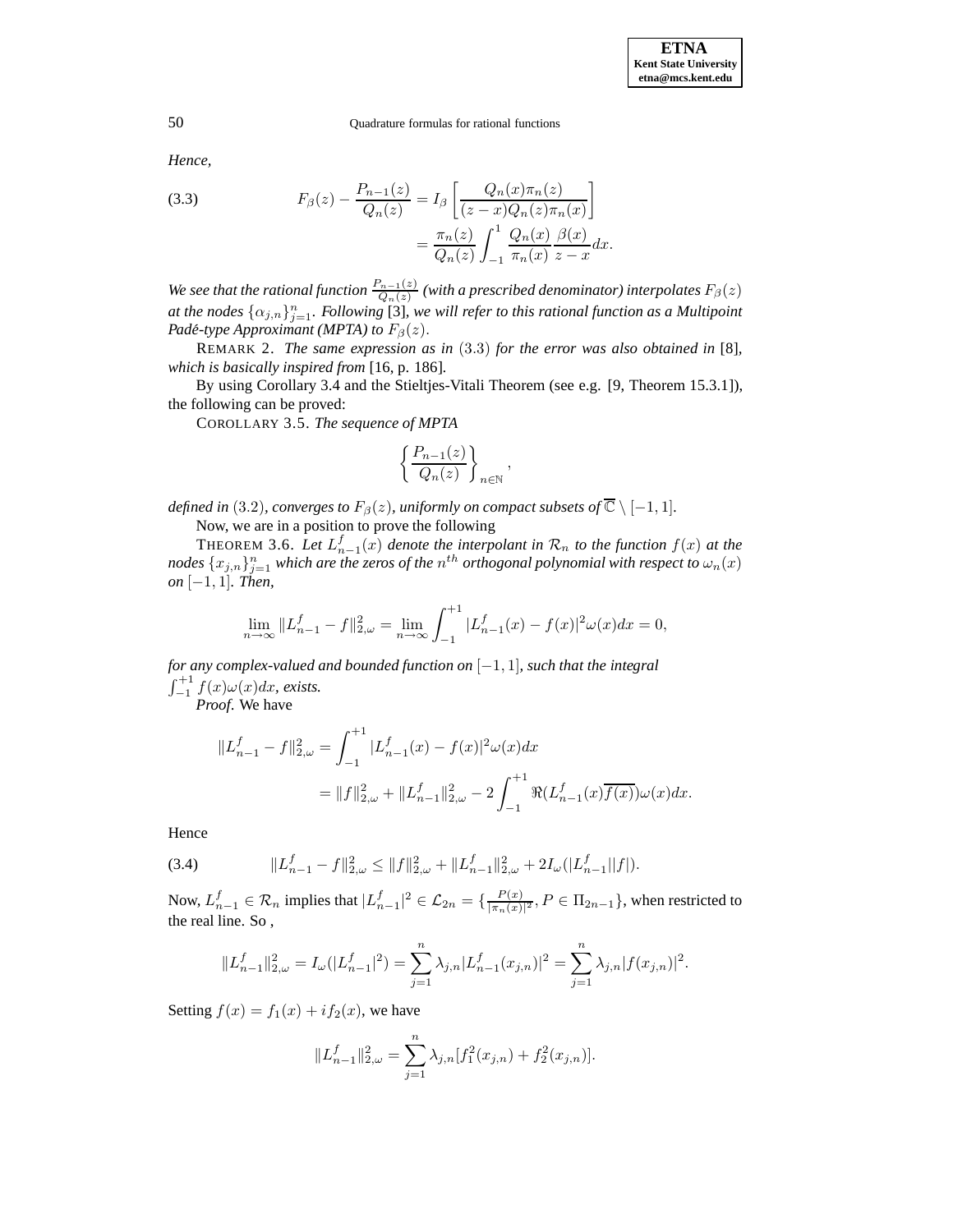Thus

$$
\lim_{n \to \infty} \|L_{n-1}^f\|_{2,\omega}^2 = \lim_{n \to \infty} \sum_{j=1}^n \lambda_{j,n} f_1^2(x_{j,n}) + \lim_{n \to \infty} \sum_{j=1}^n \lambda_{j,n} f_2^2(x_{j,n})
$$
  
= 
$$
\int_{-1}^{+1} f_1^2(x)\omega(x)dx + \int_{-1}^{+1} f_2^2(x)\omega(x)dx
$$
  
= 
$$
\int_{-1}^{+1} |f(x)|^2 \omega(x)dx
$$
  
= 
$$
||f||_{2,\omega}^2.
$$

On the other hand, by the Cauchy-Schwarz inequality,

$$
\left\{ I_{\omega}(|f||L_{n-1}^{f}|) \right\}^{2} = \left( \int_{-1}^{+1} |f(x)||L_{n-1}^{f}(x)|\omega(x)dx \right)^{2}
$$
  

$$
\leq \left( \int_{-1}^{+1} |f(x)|^{2} \omega(x)dx \right) \left( \int_{-1}^{+1} |L_{n-1}^{f}(x)|^{2} \omega(x)dx \right)
$$
  

$$
= ||f||_{2,\omega}^{2} \cdot ||L_{n-1}^{f}||_{2,\omega}^{2}.
$$

Therefore,  $\limsup_{n\to\infty} I_\omega(|f||L_{n-1}^f|) \leq ||f||_{2,\omega}^2$ , and by (3.4) it follows that

(3.5) 
$$
\limsup_{n \to \infty} I_{\omega}(|f - L_{n-1}^{f}|^2) \le 4||f||_{2,\omega}^2.
$$

Now, given  $\varepsilon > 0$ , by Lemma 2.5, there exists  $R \in \mathcal{R}$ , such that

$$
|f(x) - R(x)| \le 2(M + \varepsilon), \qquad \forall x \in [-1, 1],
$$

and

$$
\int_{-1}^{+1} |f(x) - R(x)| \omega(x) dx < \varepsilon.
$$

Hence,

$$
||f - R||_{2,\omega}^{2} = \int_{-1}^{+1} |f(x) - R(x)|^{2} \omega(x) dx
$$
  

$$
= \int_{-1}^{+1} |f(x) - R(x)||f(x) - R(x)|\omega(x) dx
$$
  

$$
\leq 2(M + \varepsilon) \int_{-1}^{+1} |f(x) - R(x)|\omega(x) dx < 2\varepsilon(M + \varepsilon).
$$

For sufficiently large n, we have  $L_{n-1}^R = R$ , and we get  $f - L_{n-1}^f = f - R + R - L_{n-1}^f =$  $f - R - (L_{n-1}^f - L_{n-1}^R) = f - R - L_{n-1}^{f-R}$ . Hence,  $||f - L_{n-1}^f||_{2,\omega}^2 = ||(f - R) - L_{n-1}^{f-R}||_{2,\omega}^2$  and by (3.5–3.6), it holds that

 $\Box$ 

$$
\limsup_{n \to \infty} \|f - L_{n-1}^f\|_{2,\omega}^2 = \limsup_{n \to \infty} \|(f - R) - L_{n-1}^{f - R}\|_{2,\omega}^2
$$
\n
$$
\leq 4 \|f - R\|_{2,\omega}^2 \leq 8(M + \varepsilon)\varepsilon.
$$
\n(3.7)

Clearly, from (3.7) the proof follows.